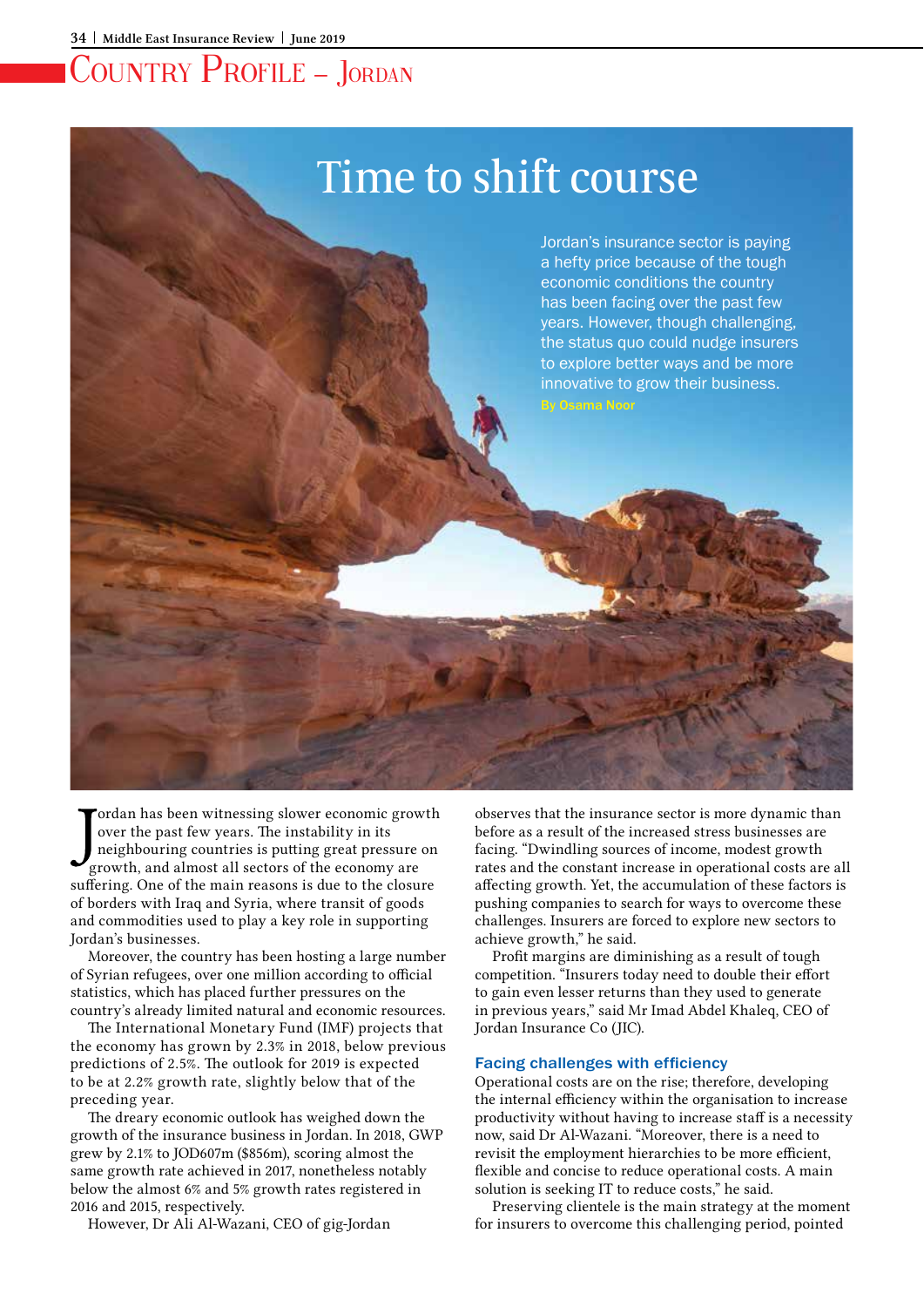## COUNTRY PROFILE - JORDAN



out Mr Abdel Khaleq. His company has decided to drop targets for top line for the sake of sustaining profitability. "This is the most practical measure especially considering that investment returns are not rewarding at the moment. We have cut down budgets and decided to walk away from several loss-making accounts."

Mr Yacoub Sabella, general manager of Al-Nisr Al-Arabi Insurance Co said innovation in products and services is the way forward for insurers to overcome the challenging economic conditions.

#### Medical: On the way to maturity?

Medical insurance is one of the fastest-growing lines and controls around one third of the market premium income. In 2018, medical insurance grew by 8% to JOD182m. General lines of business – controlling around 86% of the market in 2018 – saw a setback in growth, while medical insurance was one of the few lines which managed to grow.

Generally, medical business has always been problematic, with intense competition in pricing – sometimes reaching an unhealthy level – in the past few years. The status is changing, however, said Dr Al-Wazani. "The market is maturing in terms of pricing for lines which have direct impact on the bottom line and has high retention rate, such as medical. In the previous years, margins were in a better shape, which gave a company the ability to service losing accounts for a year or two. Nowadays, it is unaffordable. Slim profit margins have pushed for price correction, which is a sign of maturity for this line."

#### Motor, standing still

Motor is the largest line of business as it dominates around 40% of the market premiums. In 2018, motor premiums dropped by 2.1% to JOD228m from JOD233m in the previous year. JIC last year resorted to increasing its comprehensive motor covers by up to 30%. "We did our research and increased the rates on certain segments

| Top five insurers by GWP in 2018 |  |  |
|----------------------------------|--|--|
|                                  |  |  |

| JOD <sub>m</sub>         | 2018   | 2017   | %<br>change | <b>Market</b><br>share $(\%)$ |
|--------------------------|--------|--------|-------------|-------------------------------|
| gig Jordan               | 85.23  | 95.43  | $-10.69$    | 14.06                         |
| Jordan Insurance Co      | 60.08  | 63.77  | $-5.79$     | 9.91                          |
| Al Nisr Al-Arabi         | 43.01  | 34.64  | 24.16       | 7.10                          |
| Solidarity Insurance Co  | 42.12  | 39.64  | 6.26        | 6.95                          |
| Middle East Insurance Co | 40.68  | 41.18  | $-1.21$     | 6.71                          |
| Total                    | 271.12 | 274.66 | $-1.29$     | 44.74                         |

Source: Jordan Insurance Federation

#### Key market indicators 2017-2018

| JOD <sub>m</sub>      | 2018  | 2017  | %<br>change |
|-----------------------|-------|-------|-------------|
| GWP                   | 606.0 | 593.0 | 2.19        |
| Gross claims paid     | 462.3 | 445.7 | 3.72        |
| Net profit            | 18.5  | 2.9   | 544.60      |
| Market capitalisation | 266.5 | 265.4 | 0.41        |

Source: Jordan Insurance Federation

which are loss making," said Mr Abdel Khaleq.

He added that the results of motor TPL are alarming with loss ratio exceeding 130% and the number and severity of accidents are increasing significantly. "It has been eroding profits generated by other lines and is exhausting companies' balance sheets."

Motor insurance will continue to face the same challenges in the short term, said Dr Al-Wazani. "Hopefully in the coming period, the central bank would show more understanding than the previous regulators and change the present status."

He noted that insurers should have the freedom to underwrite motor business. "Presently, companies have no say in writing motor TPL. As insurers, we will accept the authorities' decisions in setting the limits of indemnity, the terms of the document and other provisions. However, we should have a free hand in deciding on the quality of business we write and set the price adequately."

### Technology and distribution

Dr Al-Wazani reiterated that the pressure on the sector to innovate and use new tools is mounting. He said that insurers can consider modern techniques such as electronic collection methods. "An example is the use of e-billing. Insurers have many transactions which can be conducted easily using the electronic platform, which the central bank has launched in 2014. People are receptive to using the electronic payment system, and this will increase the efficiency of collection and reduce its costs."

For Mr Abdel Khaleq, selling through the use of technology still lags behind in the region. "The public is more interested in direct channels. It will take time to change people's mindset."

He added that bancassurance is developing slowly as well. "This is also due to public mentality which still prefers face-to-face selling techniques." However, he said, comparison sites might have strong ground to succeed in the future given the widespread of internet usage in Jordan.

Mr Sabella believes that technology helps improve productivity and reduce operational costs. "This helps improve profitability. Technology is also becoming much more important for client servicing and improving the customer experience, not only in claims management, but also in the sales process of insurance products," he said.

### Regulation in transition stage

The insurance sector is presently regulated by the Insurance Administration (IA) under the Ministry of Industry and Trade, which took over the task of overseeing the sector following the scrapping of the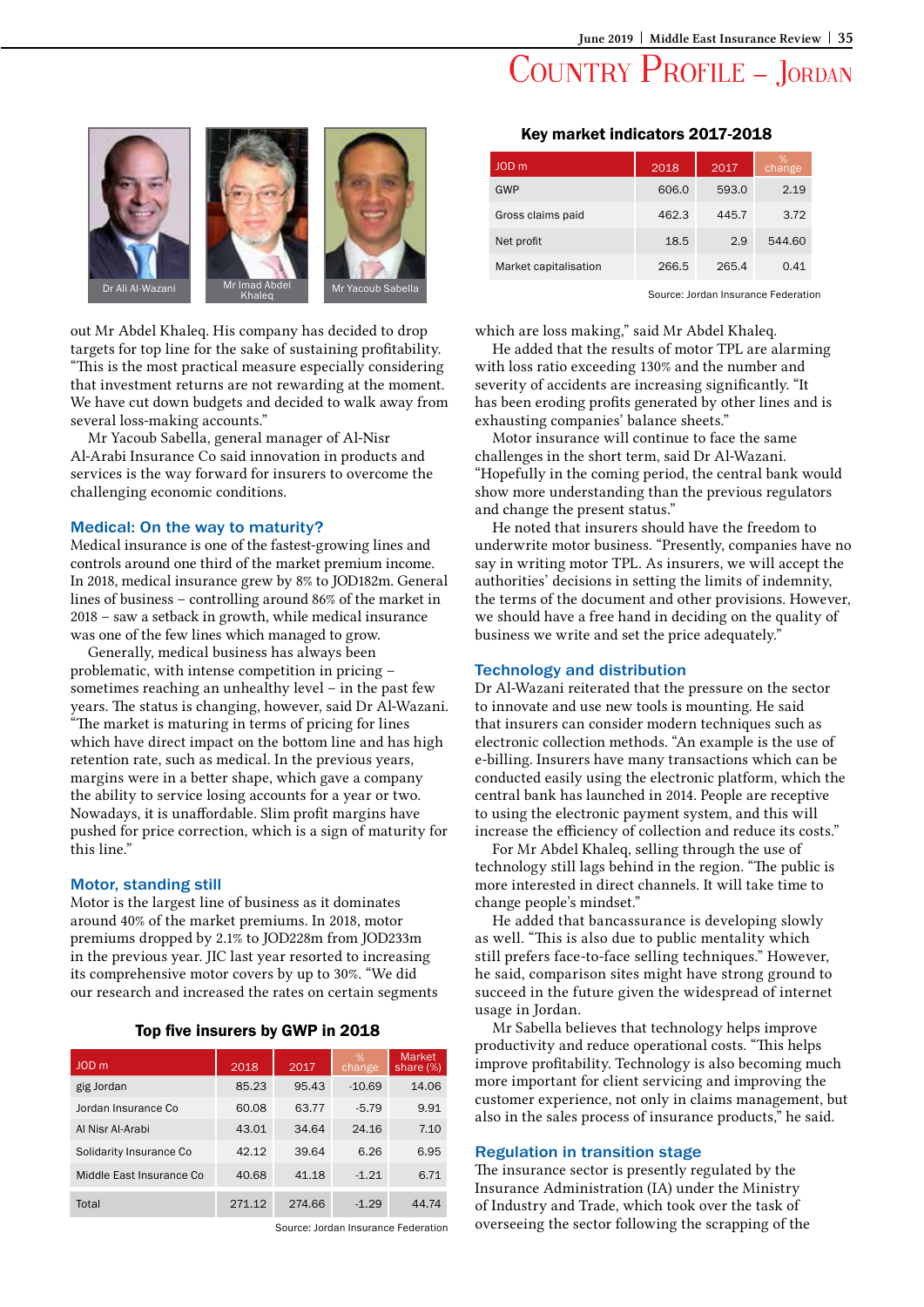| JOD <sub>m</sub>   | 2018   | 2017   | %<br>change | 2016   | %<br>change | 2015   | %<br>change | 2014   | %<br>change |
|--------------------|--------|--------|-------------|--------|-------------|--------|-------------|--------|-------------|
| Motor              | 228.18 | 232.97 | $-2.06$     | 225.18 | 3.46        | 221.88 | 1.49        | 212.53 | 4.40        |
| Medical            | 182.16 | 168.89 | 7.86        | 171.5  | $-1.52$     | 154.4  | 11.08       | 141.67 | 8.99        |
| Property           | 70.01  | 73.2   | $-4.36$     | 74.75  | $-2.07$     | 69.51  | 7.54        | 69.12  | 0.56        |
| Marine & transport | 17.78  | 18.03  | $-1.39$     | 20.56  | $-12.31$    | 22.51  | $-8.66$     | 25.49  | $-11.69$    |
| General classes    | 12.52  | 11.73  | 6.73        | 11.13  | 5.39        | 11.05  | 0.72        | 13.27  | $-16.73$    |
| Liability          | 6.94   | 7.21   | $-3.74$     | 6.66   | 8.26        | 7.43   | $-10.36$    | 6.67   | 11.39       |
| Aviation           | 1.95   | 1.11   | 75.68       | 1.56   | $-28.85$    | 1.57   | $-0.64$     | 3.24   | $-51.54$    |
| Credit and surety  | 0.95   | 1.13   | $-15.93$    | 1.02   | 10.78       | 0.98   | 4.08        | 0.7    | 40.00       |
| Total non-life     | 520.49 | 514.27 | 1.21        | 512.36 | 0.37        | 489.33 | 4.71        | 472.69 | 3.52        |
| Life               | 86.20  | 79.80  | 8.020       | 70.58  | 13.06       | 61.04  | 15.63       | 53.10  | 14.95       |
| Total              | 606.69 | 594.07 | 2.12        | 582.94 | 1.91        | 550.37 | 5.92        | 525.79 | 4.67        |

### GWP by line of business 2015-2018

Source: Insurance Administration (IA)

independent Insurance Commission (IC) by virtue of the restructuring of Institutions and Government Departments Law No. 17 in 2014. The IA is presently in the process of handing over the task of supervising and regulating the insurance sector to the Central Bank of Jordan (CBJ). The process is expected to be completed within this year.

Mr Abdel Khaleq said shutting down the IC was a big drawback. "There is a need for an independent, specialised insurance regulatory body."

However, the CBJ is expected to raise the standards of the industry, he said. "The CBJ is very stringent and this can be seen in the highly-regulated banking sector. However, this will pose challenges to insurers as the CBJ will impose more ERM and corporate governance requirements, in addition to the typical regulatory challenges such as implementing the IFRS 17 standards in the coming period."

JIC has finalised the implementation of IFRS 9 and is presently preparing for IFRS 17, said Mr Abdel Khaleq. "We have done the gap analysis. The IFRS 17 requires early preparations especially for our branch in the UAE."

Dr Al-Wazani said companies need to be prepared for the implementation of IFRS 17 standards where they need to be flexible with their structures so that the departments related to this standard, such as the actuarial teams and ERM executives, are more efficient and equipped with the necessary expertise and know-how.

### M&A is a necessity

Dr Al-Wazani said with thin profit margins, M&A will present itself on the agenda of boards as a viable solution for companies to sustain business and achieve reasonable returns. "Limited top line growth, shrinking revenues, increased operational costs and regulatory challenges are all circumstances pushing for M&A, and if supported by regulatory incentives, consolidation could materialise in the future."

There are 24 providers in Jordan, which is a large number considering the relatively small market size, said Mr Abdel Khaleq. "Consolidation needs to be imposed and the regulator should provide attractive incentives to entice companies to take the M&A route. The market

is overcrowded and there is a need to create large, wellcapitalised entities capable of serving clients efficiently and offering quality services," he said.

However, Mr Sabella does not see that M&A is a solution, "since it doesn't solve the underlying issues and causes".

#### Sustaining market leadership

In 2018, gig-Jordan was ranked as the market leader in terms of premium income, with 15% market share, and profitability as it generated JOD4.3m in net profit, representing around 19% of the market net profit. "gig looks to sustain market leadership in top and bottom lines, but more essentially we want to lead the market in other elements which are of no less importance such as being the employer of choice, customer experience and satisfaction, product development and innovation and technology," said Dr Al-Wazani.

He said the company looks to achieve double-digit ROE and further improving the outlook of the solvency margin in the coming years. "As a market leader, we have the size which helps us to draw a healthy practice and not to succumb to unprofessional competition."

| = -= -. = -= -        |                |        |             |  |  |  |
|-----------------------|----------------|--------|-------------|--|--|--|
|                       | 1 Jan - 28 Feb |        |             |  |  |  |
| JOD <sub>m</sub>      | 2019*          | 2018*  | %<br>change |  |  |  |
| Motor                 | 35.76          | 35.3   | 1.30        |  |  |  |
| Medical               | 44.69          | 43.24  | 3.35        |  |  |  |
| Property              | 12.37          | 13.68  | $-9.58$     |  |  |  |
| Marine & transport    | 2.83           | 3.35   | $-15.52$    |  |  |  |
| General classes       | 2.54           | 2.63   | $-3.42$     |  |  |  |
| Liability             | 1.67           | 1.28   | 30.47       |  |  |  |
| Aviation              | 0.03           | 0.07   | $-57.14$    |  |  |  |
| Credit and surety     | 0.14           | 0.13   | 7.69        |  |  |  |
| <b>Total non-life</b> | 100.03         | 99.68  | 0.35        |  |  |  |
| Life                  | 17.40          | 18.70  | $-6.95$     |  |  |  |
| Total                 | 117.43         | 118.38 | $-0.80$     |  |  |  |
|                       |                |        |             |  |  |  |

## GWP by line of business first two months 2018, 2019

\* preliminary figures

Source: Insurance Administration (IA)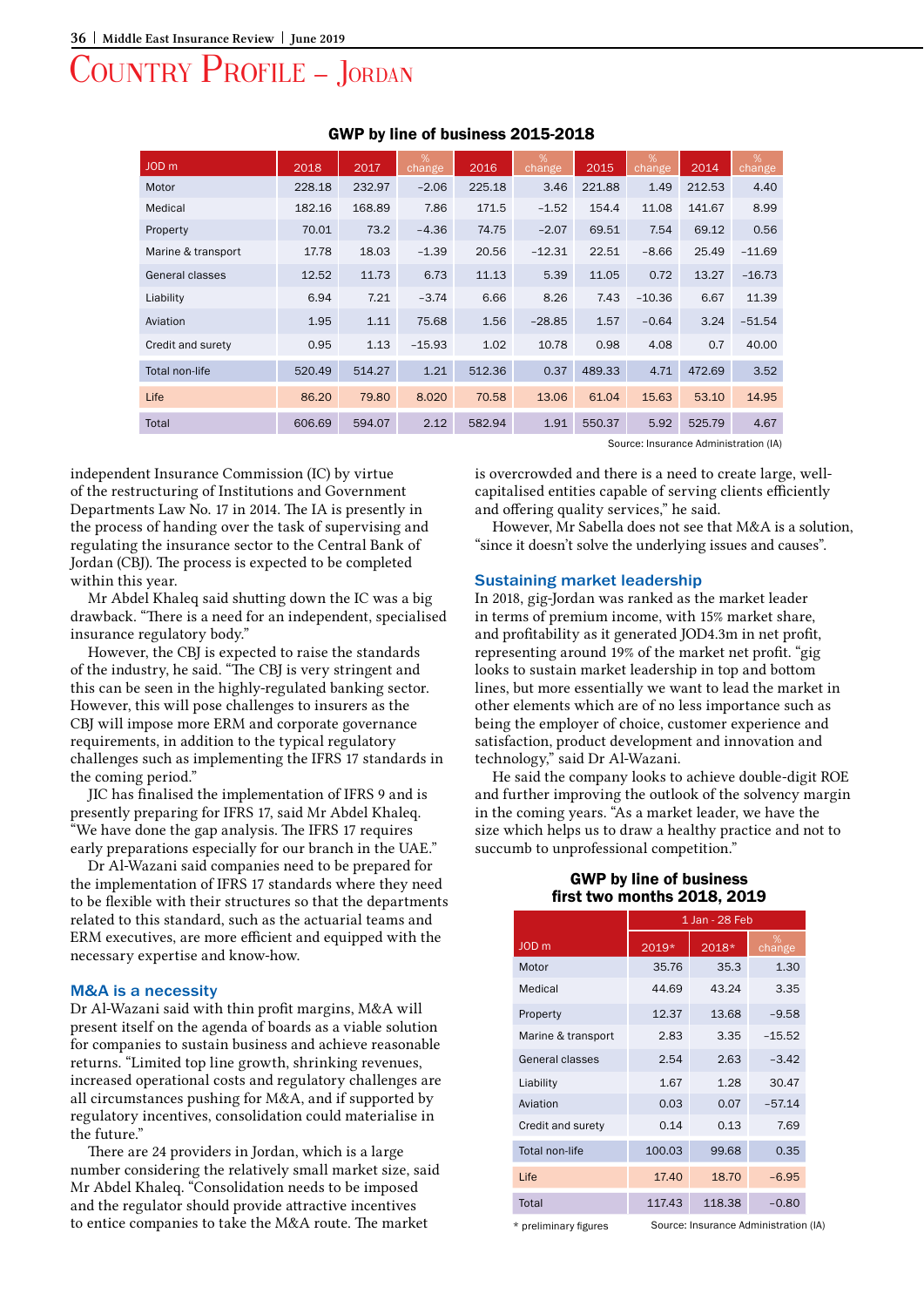## Life in Jordan needs more incentives

ife business has been growing steadily in Jordan for the past five years at least. Yet it remains below expectation and requires a boost to reach a satisfactory level.

Life business controls 14,2% of the market GWP with premium income of JOD86.19m in 2018, up from JOD79.8m in the previous year. This is an 8% increase, which is around four times the growth of total market GWP.

Life protection accounts for 76% of the market's life portfolio, unit-linked with 22%, and the remainder coming from annuities. There is only one specialised life provider in Jordan, which is MetLife. The growth in unit-linked products between 2017 and 2018 reached 38.6% and it is believed to have been a major contributer for growth in life business, said Mr Yacoub Sabella, general manager of Al-Nisr Al-Arabi Insurance Co.

MetLife has been promoting unit-linked products and this has coincided with the strong performance of the international stock markets, he said. "It remains to be seen how this trend will play out."

He added that the growth in individual life sales

#### Life premiums 2017-2018

| JOD <sub>m</sub>                      | 2018  | 2017  | change |  |
|---------------------------------------|-------|-------|--------|--|
| Life protection                       | 65.22 | 64.46 | 1.18   |  |
| Investment linked assurance           | 18.94 | 13.67 | 38.55  |  |
| Annuities                             | 2.03  | 1.69  | 20.12  |  |
| <b>Total life premiums</b>            | 86.19 | 79.82 | 7.98   |  |
| Source: Insurance Administration (IA) |       |       |        |  |

#### Finding market niches

The biggest success JIC has accomplished over the past three years was delving into the microinsurance sphere, said Mr Abdel Khaleq. "We are pioneers in this area as we have initiated microinsurance fund for women and then expanded to covering spouses. Our offerings started with life microinsurance products and have now expanded to medical."

He added that microinsurance operations are more profitable than general lines. "Despite the small size of premiums, they are profitable and, one day when volumes build up, they will overtake the traditional lines. It is a promising business, and we have a dedicated microinsurance department to grow the business coming from this channel."

Life insurance, especially credit, is another area where JIC has given special attention as it currently accounts for around half of the company's portfolio. "Life is a profitable line and we are the leaders in terms of the size of premiums."

#### Rocky road ahead for the market

The latest results the IA has issued reveal slower growth for GWP until the end of February 2019 as the market reached JOD117.4m from JOD118.4m in the same period of the past year. Life business for the same period has also dropped by 7%. In general, challenges exist and

has also increased total growth in the life business. "Additionally, growth in loan portfolios of banks have led to an organic increase in borrowers schemes," he added.

A positive trend in the life business in Jordan is that it has been growing despite the challenges the economy and the sector have been facing over the years, as it grew from JOD47.4m in 2013 to over JOD86m in 2018. More importantly, the life portfolio has expanded from making up 9.6% of the market GWP to slightly more than 14%.

Tough economic conditions and stifled growth in individual disposable income have limited growth prospects for the sector as a whole. As such, there is a need to support and encourage life business in particular since it is the most profitable business and remains immune from unhealthy price competition. For too long, companies have called for tax breaks to encourage people to buy life insurance, and now it is more important than ever to do so. To some experts, there is hope for this to take shape or other incentives to be introduced with the central bank taking over the tasks of regulating the market in the near future.

### Life premiums for first two months 2018, 2019

|                                                                | 1 Jan - 28 Feb |       |          |  |
|----------------------------------------------------------------|----------------|-------|----------|--|
| JOD m                                                          | 2019*          | 2018* | change   |  |
| Life protection                                                | 15.38          | 14.73 | 4.41     |  |
| Investment linked assurance                                    | 1.77           | 3.71  | $-52.29$ |  |
| Annuities                                                      | 0.24           | 0.26  | $-7.69$  |  |
| <b>Total life premiums</b>                                     | 17.39          | 18.7  | $-7.01$  |  |
| Source: Insurance Administration (IA)<br>* preliminary figures |                |       |          |  |

growth could be capped in the coming period, though it would be imprecise to judge the whole year based on the outcomes of the first two months.

Dr Al-Wazani predicts a challenging year ahead especially with liquidity putting extra burden on insurers. "The liquidity issue is a main problem which has emerged in the past few years. Clients' ability to meet their commitments is diminishing, affecting the capability of an insurance company to continue in business."

Largely, market growth will remain in the same range within the past couple of years. "Hopefully the economic conditions will improve and be reflected positively on the sector."

Mr Sabella does not see the insurance sector making a real progress in the next period without an improvement in the underlying economy and renewed investment appetite in the country.

For Mr Abdel Khaleq, it all depends on the overall political conditions. "Presently, marine and construction businesses are stagnant. Jordan has a bright future if economic and political conditions improve. Though this year might not see significant growth given the unstable surrounding with conflicts in Syria and Iraq, I am still optimistic that Jordan will preserve its status as an oasis of stability in a disrupted region. Hopefully this will continue and the country will prosper."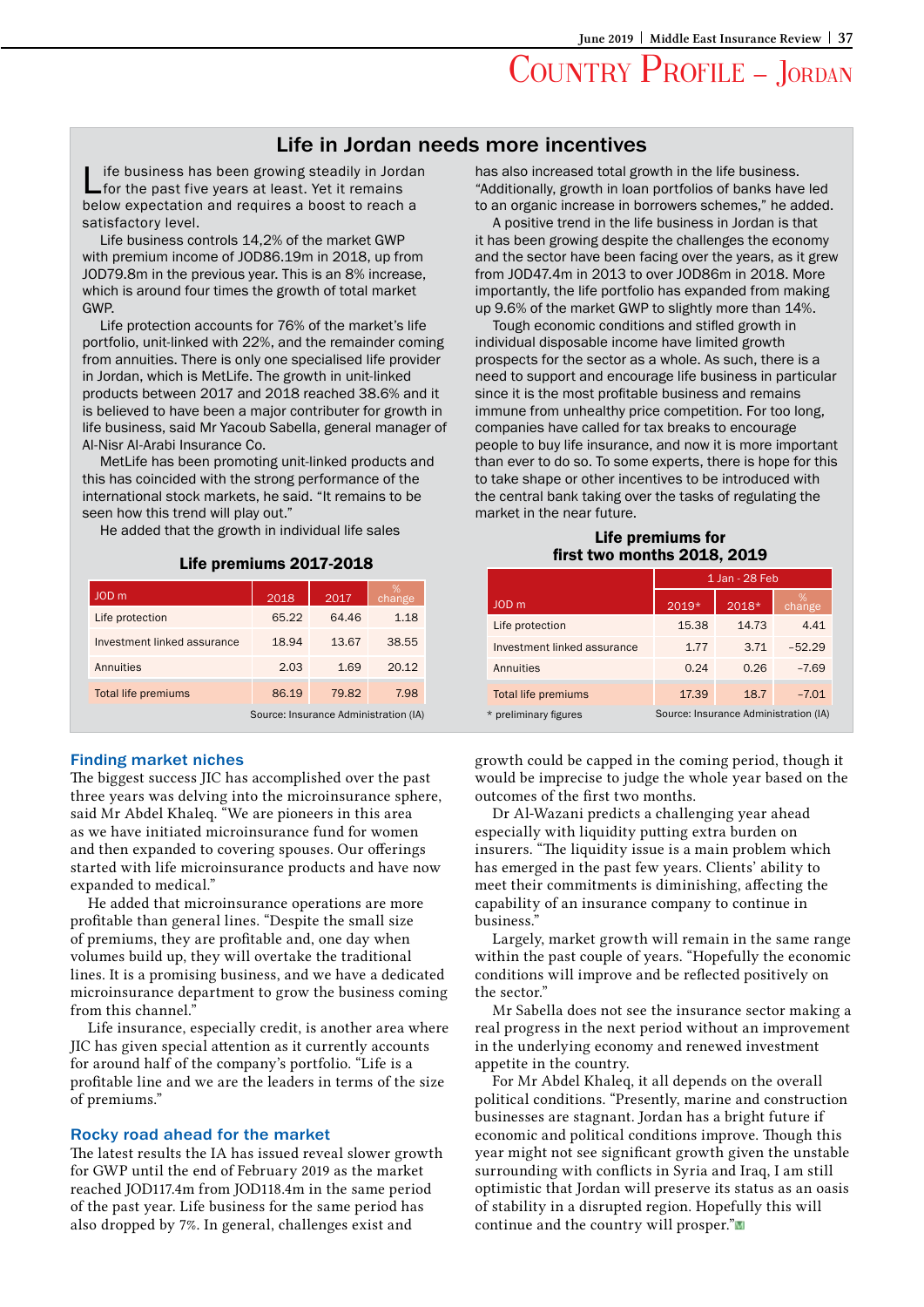# Fruitful term ahead for the sector

The Jordan Insurance Federation (JIF) foresees a rewarding stage ahead with a new insurance law in the making and the sector's regulatory tasks to be transferred to the Central Bank of Jordan. Mr Majed Smairat, newly reelected chairman of the JIF, sheds light on the sector's recent developments and the Federation's major future initiatives.



## What is your assessment of the performance of Jordan's insurance market in 2018?

For 2018, the preliminary financial statements of insurers show an increase in GWP by 2.2% to JOD606m (\$856m) compared to JOD593m in 2017. Gross paid claims increased by 3.7% to JOD462m. The increase in paid claims came mainly from marine, motor and credit insurance branches.

Twenty-three insurers out of the market's 24 have reported net profit of JOD14.8m in 2018 against JOD3.4m in the previous year, an increase of 335%. These are preliminary results; the final consolidated results for the sector will be issued after the release of the results from the remaining insurer.

## Following your re-election as chairman of the Federation for the term 2019-2021, what are the most important goals you aspire to achieve in the coming period?

Continuing for another two years would enable the board to complete the projects we have started since we were first elected in 2017 and follow up on developments related to initiatives that have been launched since then.

Probably the most important project the board will be undertaking is to continue discussions which we have initiated recently with the Economy and Investment Committee at the parliament on finalising the insurance regulations law.

We will complete the discussions on all articles of the draft law and submit our observations before proceeding with the ratification procedures of the law.

Once promulgated in the Official Gazette, the draft law will constitute a qualitative leap forward for the insurance sector through the transfer of regulatory tasks over the sector from the Insurance Administration at the Ministry of Industry and Trade to the Central Bank of Jordan. The ensuing results of this move would include

the issuance of new instructions and regulations as well as the amendment of the existing ones to organise the sector's businesses.

The bill will pose challenges for the sector to implement new standards which include the separation of ownership of insurance companies from the executive management, in addition to applying corporate governance instructions which are currently imposed on banks – considered stringent to a certain extent compared to those applied by insurers and other financial entities.

Additionally, the JIF board will continue to communicate with the Federation's members to take note of their observations and suggestions in regard to future projects during the next term. Among the most important projects include amending the Federation's bylaws to strengthen the role of the JIF and increase coordination with insurance-related entities and further enhance coordination with relevant institutional bodies.

Another important initiative the board will be working on is launching the electronic linkage with the Ministry of Health to exchange reports of medical committees pertaining to motor accident injuries. The current mechanism of issuing reports drains insurance companies' capacities as a result of exaggeration of disabilities in these reports, with some cases citing injuries which existed prior to the accidents. Establishing this e-linkage will be a qualitative leap for the sector to address the problem insurance companies have been suffering from for a long time and one of the main reasons for losses in motor TPL insurance.

Enhancement of training programmes and complimentary workshops for insurance professionals are among the JIF's goals, too. This is to improve employees' ability and efficiency and thereby improving the level of services offered to citizens, enhance professional certificates, and facilitate the exchange of expertise